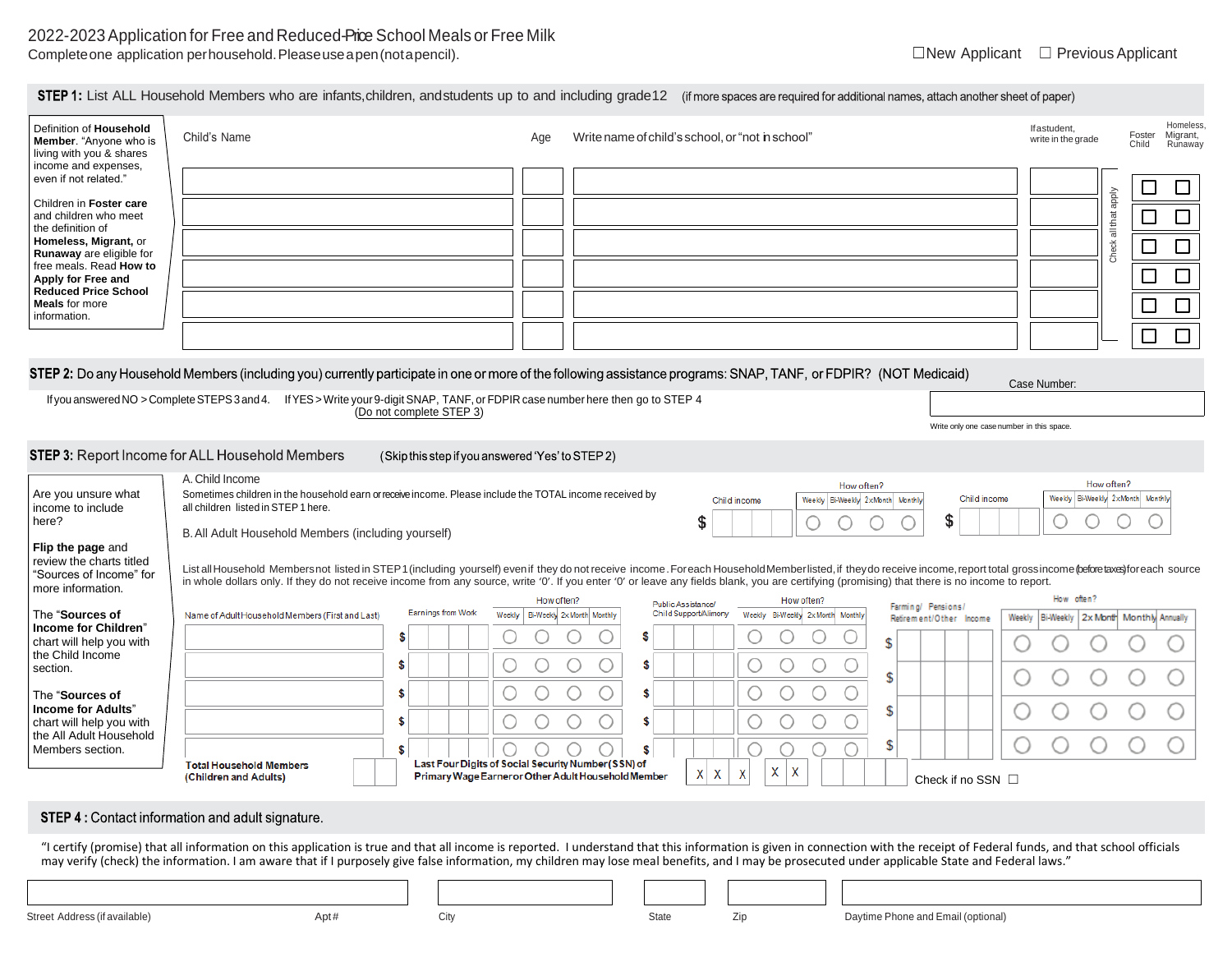Printed name of adult completing the form **System Signature** of adult completing the form **Signature** of adult completing the form and a state